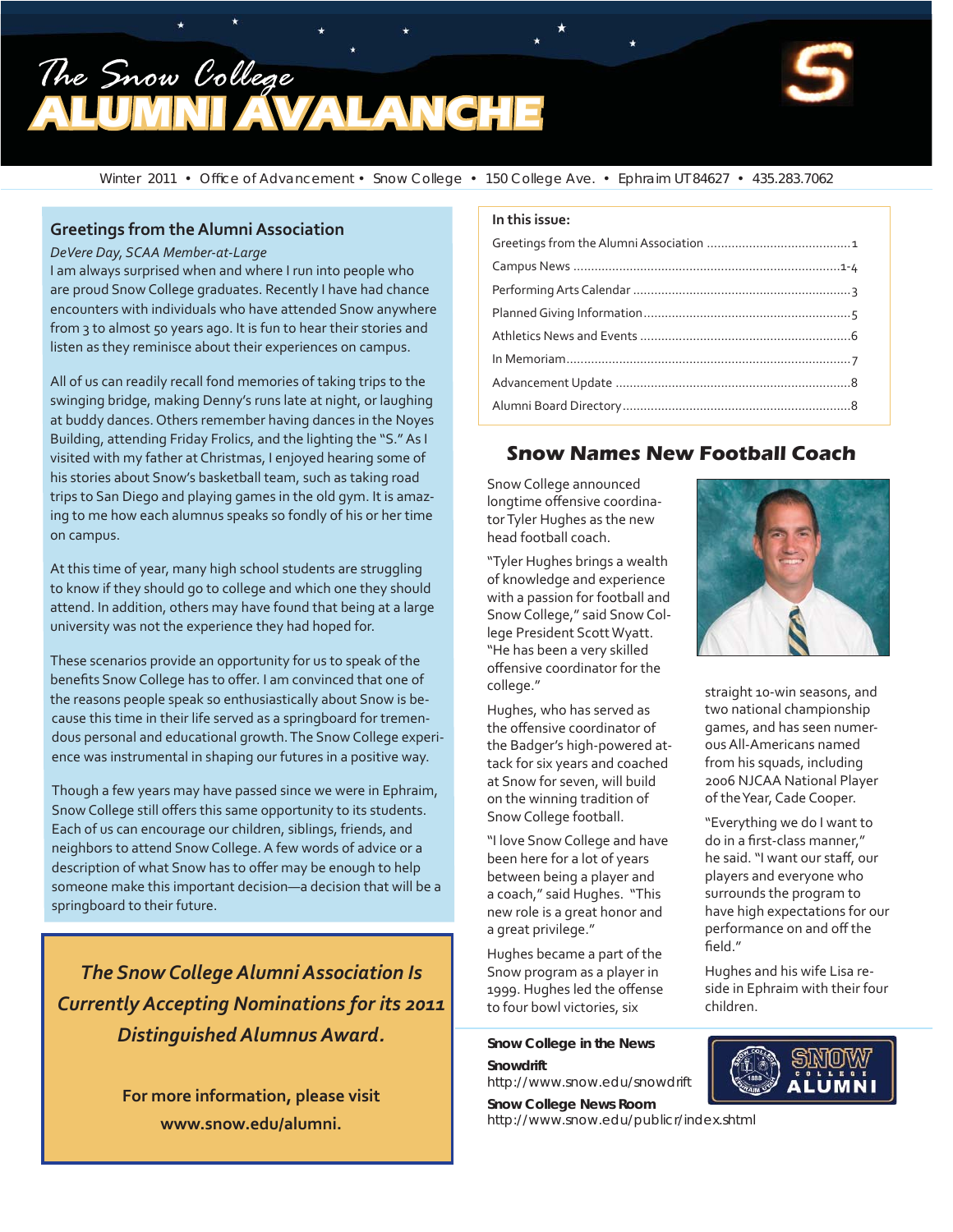## **HOMECOMING HIGHLIGHTS OMECOMING**

### *Homecoming Activities Off ered Something for Everyone*

This year's homecoming at Snow College was held on Saturday, October 9, and featured various activities for students, alumni and the community.

The day started bright and early at 7:30 a.m. with a 5K fun run/walk around Ephraim. Following the race, the 2010 Distinguished Alumni, Lee R. Barton and his family, were recognized for their service to the community and to Snow College during a breakfast held in their honor. Later that morning, Snow College organized a homecoming parade that traveled along Main Street and finished at the college. The theme for the parade this year was "I Believe in a Thing Called Love" and featured unique floats from community participants, Snow College student clubs, and the 2010 Distinguished Alumni, as well as the 1985 Championship Football Team. Those who gathered along the parade route kept warm while enthusiastically collecting candy thrown from the floats.

Following the parade, the Alumni Association sponsored a tailgate party. Everyone who attended had a great time, and there was plenty to do. Some of the events included blown-up toys for kids, caricatures, face painting, and free food.

Students, alumni, and the community brought their energy and enthusiasm into the football game and helped lead the Badgers to victory against the Glendale Gauchos from Glendale, Arizona, winning the game 44-7. During halftime, the 1985 Championship Football Team and the 2010 Distinguished Alumni were recognized for their achievements. The day ended with a dance for the students as they danced the last summer nights away.



In October 2010, I gathered with more than 50 of my teammates and coaches in Ephraim, Utah for the 25th reunion of the Snow College 1985 National Championship Football Team.

 It was an amazing experience for all who attended. It was even more amazing for me, as the organizer of the longawaited reunion weekend. Although we have kept in touch via email and telephone calls, many of us had not seen one another in nearly 25 years.

 We attended a banquet on Friday night where we ate dinner, shared stories, honored fallen teammates, and also made a special announcement of the 1985 Snow College Football Team being inducted into the National Junior College Athletic Association Football Hall of Fame. The next day, we participated in the homecoming parade and tailgate party prior to the football game, where we were all recognized at halftime.

 The reunion weekend reminded me what a special place Snow College is. We came together as a team, and we loved and respected each other. This reunion was made possible by the support and willingness to attend by so many people, and by the support of the staff and administration at Snow College.

 *—Roger Monson, Reunion Chair*

### **Championship Team Reunites During Homecoming Weekend**



**Members of the 1985 Championship Football Team were honored at a special banquet held during Homecoming Weekend. Those in attendance included (from left to right): Shawn Daniels, Trey Nicholson, Troy Turner, Hugh Alexander, and David Mossman.**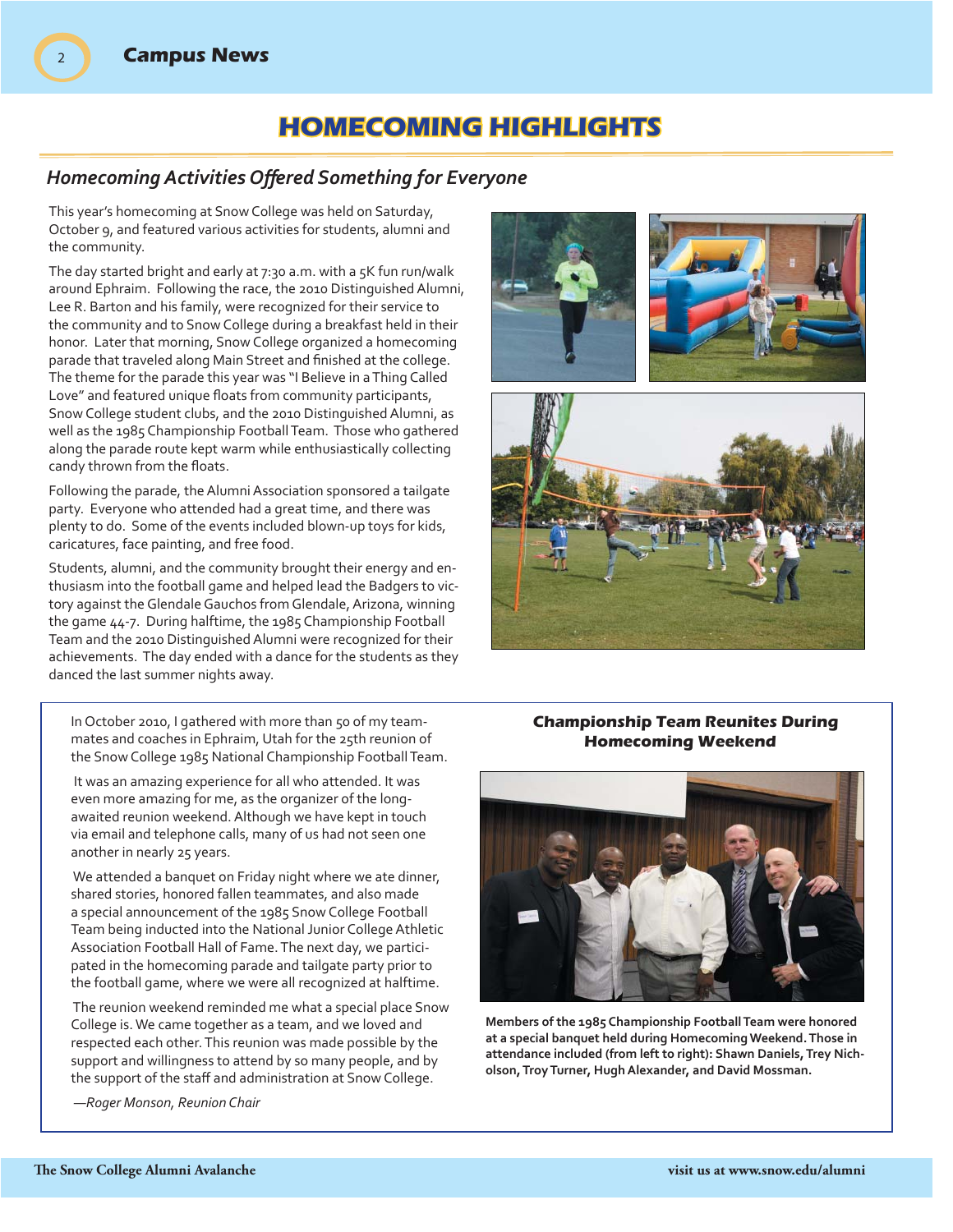3

## *Karen H. Huntsman Library Dedicated*

Hundreds of Snow College students, alumni, employees, and community members gathered in the Heritage Plaza on November 1 for the dedication of the Karen H. Huntsman Library, Snow College's new state-of-the-art facility.

President Scott Wyatt welcomed those in attendance and discussed the importance of tradition at Snow College.

Jon Ostler, Snow College's director of libraries, said the library is the "soul of the campus," and students are the heart of the library. The summer after construction was completed, Ostler said, the library was still just a building. However, he added, "when students came back on campus, it was like blood flowing through the veins—the library came to life."

Ostler added that he wants the library to be a place where students can come to be inspired. He said that the true measure of the library's success will be whether learning occurs there, and he believes that this is happening.

"When I see my name on the building, it doesn't seem quite right," said Karen H. Huntsman, who recognized her husband, Jon M. Huntsman, Sr., and her ancestors who lived in Sanpete County as those who should share the honor with her. She said that, throughout their marriage, her husband has always placed a high priority on serving others. Mrs. Huntsman's mother, Ruby Olson Haight, was born in Fairview, and Mrs. Huntsman said that her Sanpete County ancestors "valued morality, integrity, and a hard work ethic."

Jon M. Huntsman Sr., a General Authority of the Church of Jesus Christ of Latter-day Saints, offered a dedicatory prayer upon the library. In this prayer, he asked that the library be "an edifice of love, tranquility, and safety," and that those who enter the library find a greater sense of learning, achievement, love, and charity.



Michael Isom, a descendant of Erastus Snow, one of Snow College's namesakes, presented Erastus Snow's pocket watch to Snow College. As an LDS Apostle, Snow tended to be late to meetings, and other members of the Quorum of the Twelve Apostles gave him the watch to help him be on time. This watch will be on display in the library to remind students to make good use of their time and enjoy the opportunities they have.

Following the dedication ceremony and ribbon cutting, the audience was invited inside the library.

Other speakers at the dedication included Lyle Miller, project superintendent; Tucker Smith, student body president; Paul Gardner, chair of the Library Committee; and Theressa Alder, vice chair of the Board of Trustees. The Snow College A Capella Choir performed musical numbers.

#### *Performing Arts Schedule (All events will be held at the Eccles Center in Ephraim.)*

| February 1: Jazz Orchestra Concert, 7:30 p.m.         | March 31 and April 1: Cadence in Concert, 7:30 p.m.   |
|-------------------------------------------------------|-------------------------------------------------------|
| February 17-19 and 24-26: Seussical (Theatre), 8 p.m. | April 5: Choral Concert with Wind Ensemble, 7:30 p.m. |
| March 4: Choir Concert, 7:30 p.m.                     | April 8: Orchestra Concert, 7:30 p.m.                 |
| March 15: Jazz Combo Concert, 7:30 p.m.               | April 11: Snow College Faculty Recital, 7:30 p.m.     |
| March 22: Woodwind Chamber Music Concert, 7:30 p.m.   | April 12: Jazz Orchestra Concert, 7:30 p.m.           |
| March 23: Percussion Chamber Music Concert, 7:30 p.m. | April 13-16: One Mad Night (Theatre), 8 p.m.          |
| March 24: Brass/String Chamber Music Concert, 7:30    | April 18: Piano Area Recital, 7:30 p.m.               |
| p.m.                                                  | April 19: Wind Ensemble/Symphonic Band Concert        |
| March 28: Guest Artist Piano Recital, 7:30 p.m.       | April 21-23: Spring Dance Concert, Featuring Snow     |
| March 29: Wind Ensemble/Symphonic Band Concert,       | Dance Ensemble and Combined Choirs, 7:30 p.m.         |
| $7:30$ p.m.                                           |                                                       |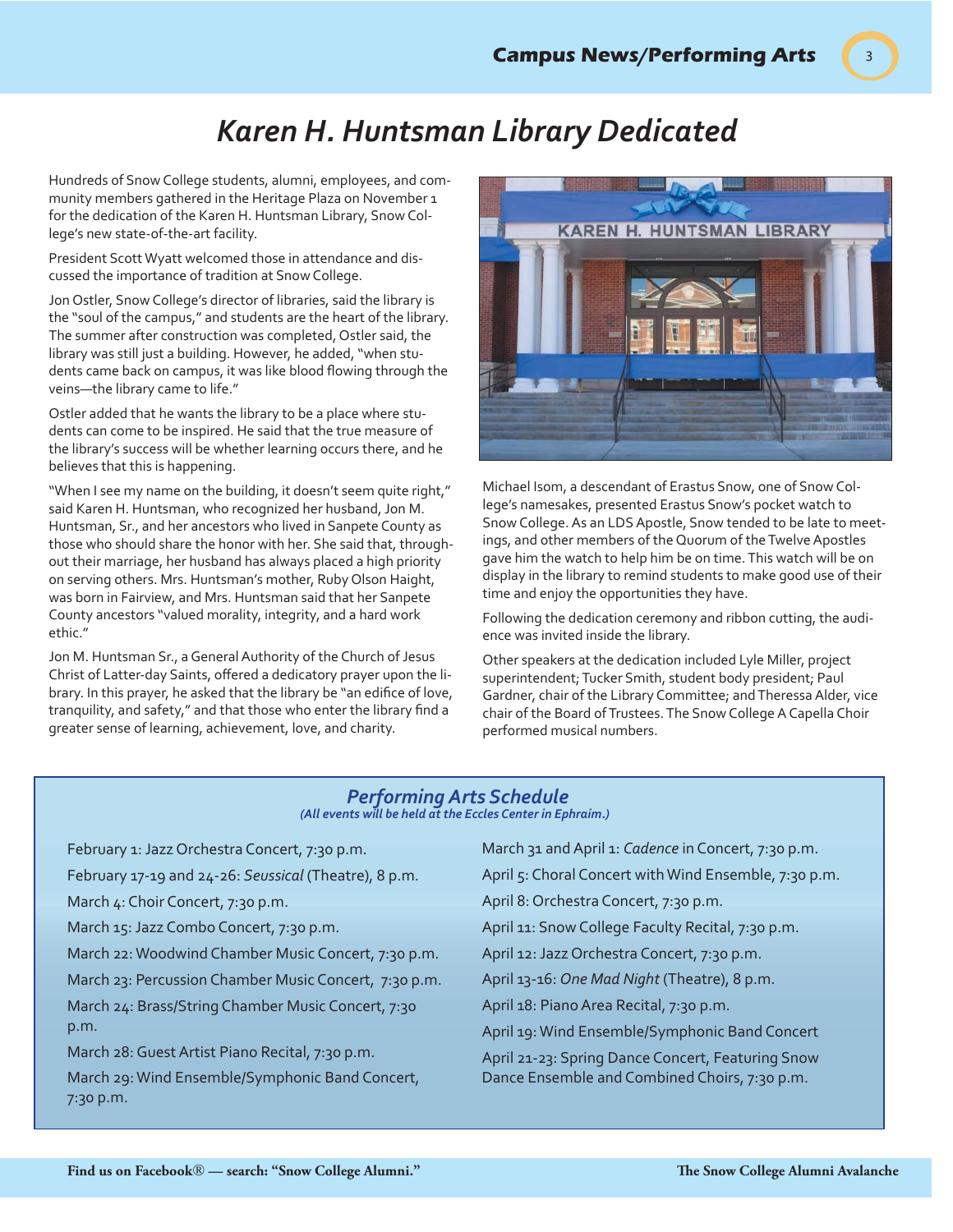### *Snow Senior Scholars Travel Throughout the State*

The Snow Senior Scholars began their maiden voyage on Friday, Oct. 1, 2010. Twenty-three senior scholars, 15 international students with teacher Alex Peterson from the American Culture and Values class, and Snow College's expert geologist, Renee Faatz, boarded the Utah Trailways bus at 9:30 a.m. and headed for Capitol Reef.

On the way, they learned interesting information about points of interest, as well as fascinating geological facts about the area. The view of Fish Lake, along with the beautiful autumn yellow quaking aspen leaves, was overwhelming. They lunched at the Sunglow Restaurant in Bicknell and sampled the Pinto Bean and Pickle Pie!

They then headed for Capitol Reef, where Renee taught them about the formation of Capitol Reef and the surrounding area. They observed petrified wood, petroglyphs, and of course, the beautiful vibrant colors of the rock formations unique to Capitol Reef. It was a fantastic trip and was enjoyed by all.

The second excursion enjoyed by the Snow Senior Scholars was a trip to Ballet West's *Nutcracker* performance. Forty-six senior scholars participated on Saturday, December 4, and traveled by motor coach to Salt Lake City. They had a tasty and filling lunch at Chuck-A-Rama and then headed for the beautiful Capitol Theatre.

The ballet performance was absolutely mesmerizing. It was done with such perfection, flair, and grace. The costumes were breathtakingly beautiful and elegant. The trip was well worth it, and the



friendships and association of the senior scholars made it even more enjoyable.

In February, the Snow Senior Scholars will visit the Clark Planetarium in Salt Lake City. For more information on the program, or to register for the next trip, contact Wendy Sanders at (435) 283-7320.

## **Snow College Receives Rural Business Grant**

*Funds Will Help Provide Business Assistance in Remote Areas of Central Utah*

Snow College was awarded a \$97,999 grant from the Rural Business Enterprise Grant Program (RBEG), administered through the U.S. Department of Agriculture (USDA) Rural Development. This grant will facilitate the development of the Rural Business Outreach Program (RBOP), which will provide economic development services to rural businesses throughout the Six County area. Snow College was one of 61 organizations nationwide that received this grant.

The main goal of the RBOP will be to target rural communities that are located far from existing business assistance centers. The project will improve economic development activity through making education and training programs more accessible to entrepreneurs and small business owners in these communities. The outcome of the project will be the creation of jobs through start-up and expansion business assistance.

"Unlike urban areas, very few business resources are easily accessible in remote, rural communities, yet the needs found there are as valid as anywhere," said Alan Christensen, director of the Utah Small Business Development Center (SBDC) at Snow College. "In Central Utah, we are fortunate to have a

tremendous Association of Governments and Economic Development Directors in each county who have been very supportive. With their continued support and this grant, the SBDC at Snow College will be better able to assist businesses in the outlying communities to maintain and create badly needed business growth and employment opportunities."

The SBDC at Snow College, in collaboration with the Central Utah Business Resource Center (CUBRC), will oversee this project. The CUBRC is a collaborative effort of Snow College, the Six County Economic Development District (through the Six County Association of Governments), and local economic stakeholders.

The RBEG program helps to finance and facilitate the development of new and existing businesses in rural America. "Rural businesses drive community revitalization by providing products and services to local residents as well as throughout the country and the world," said USDA Rural Development Under Secretary Dallas Tonsager. "Projects like these spur important economic development and strengthen communities across the nation."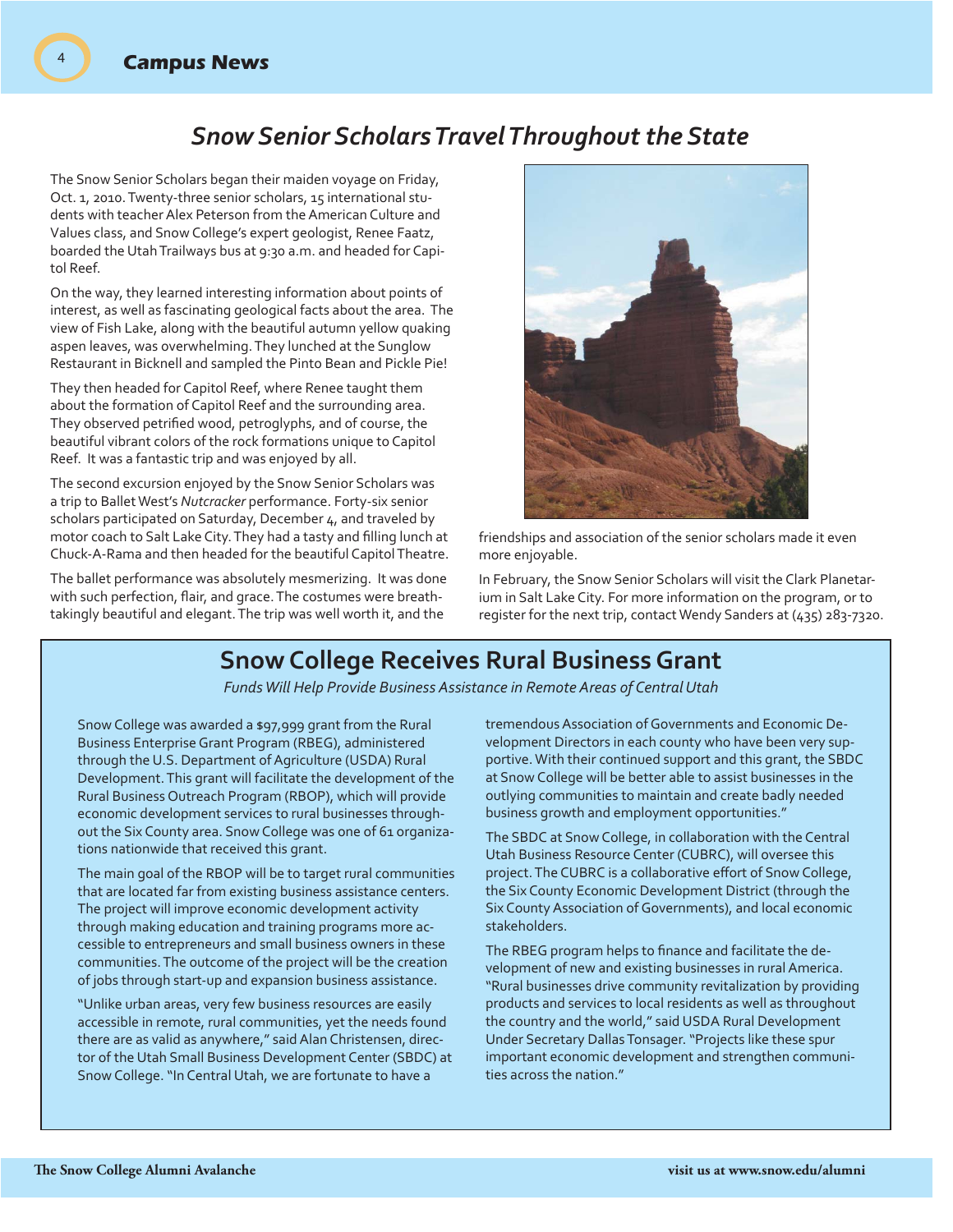5

## *Planned Giving Opportunities at Snow College*

*"We make a living by what we get, but we make a life by what we give." -Winston Churchill*

#### *The Gift that Gives Back: The Charitable Gift Annuity*

Planned gifts are a unique way to support Snow College while simultaneously meeting your financial goals for your retirement or estate. In addition to giving you a sense of philanthropic pride, many planned gifts provide you with significant benefits, such as tax savings, favorable treatment of capital gains, and guaranteed income.

A charitable gift annuity is a particularly attractive option for donors who want to have an impact on the College but also want to ensure that they and, if they wish, a loved one such as a spouse will have access to a secure income for the remainder of their lives.

Through this gift-planning option, a donor makes an irrevocable gift of cash, securities, or other assets to benefit the area of their choice at the College. The remainder of the gift can provide unrestricted funds for Snow College leadership to meet future needs, or create endowments for support of students, faculty, or programs.

The minimum age to establish a charitable gift annuity is 60. The age of the donor(s) at the time of the gift determines the annuity rate; the older the annuitant(s), the higher the income. The payment rate in effect when the annuity is established will never decrease, nor can you outlive it. A charitable gift annuity, therefore, provides a stable income stream, safe from the fluctuations of the stock and real estate markets.

#### *Other Giving Opportunities*

#### **Will/Trust**

Having a will protects your loved ones and can help support Snow College. By including Snow College as a beneficiary in your will or trust, you will provide a legacy of support for our programs for years to come, while providing valuable tax advantages.

#### **Charitable Remainder Trust (CRT)**

A trust is a legal agreement that specifies how the assets placed under the trust will be managed. The CRT is an attractive method to achieve a variety of goals, while providing income for life and allowing you to know that after your lifetime, the property remaining in the trust will be used by Snow College as you specified. There are two types of CRTs: the unitrust (income fluctuates annually with the fair market value of the trust) and the annuity trust (income payments are fixed and determined when the gift is made).

#### **Charitable Lead Trust**

A charitable lead trust is an agreement that can maximize current income tax deductions and the amount going to Snow College for a fixed number of years. It can also eliminate gift and estate taxes on assets transferred to children and/or grandchildren. This trust can be funded with cash or existing investments.

#### **IRA Benefi ciary**

A simple way to support Snow College is to the designate the College as a beneficiary on your individual retirement account.

#### **Life Insurance**

Whole or universal life insurance can be given either outright or in trust. One simple method is to designate Snow College as a beneficiary on your policy.

#### **Real Estate**

For persons owning a home, vacation home, farm, ranch, or acreage, a charitable gift of real estate can be especially taxadvantageous. The property may have so appreciated in value over the years that its sale would result in a sizeable capital gains tax. If given to Snow College, the donor avoids the tax and, at the same time, realizes a charitable deduction for the full fair market value of the real estate.

#### **Personal Residence**

You may also consider a gift of your personal residence, reserving the right to live in the house for life. Through such an arrangement, you will be entitled to a current income tax deduction for a portion of the fair market value of the property.

#### **Benefits of Planned Gifts**

Planned giving can provide a legacy of support for Snow College in the future, while allowing you to:

**Protect your current income**—A bequest to Snow College is not subject to estate taxes and will help reduce the tax liability for your heirs.

**Provide for your retirement or ensure your heirs' security**— A life income gift pays you, or someone you choose, an income for life or a number of years. You may also enjoy a charitable deduction on your income taxes.

**Maximize tax benefits today—Donate your residence, vaca**tion home, or farm through a "remainder interest" deed to Snow College. Enjoy it fully for the rest of your life and get a tax deduction now!

#### *For more information, please contact:* Rosie Connor

(435) 283-7061 giving@snow.edu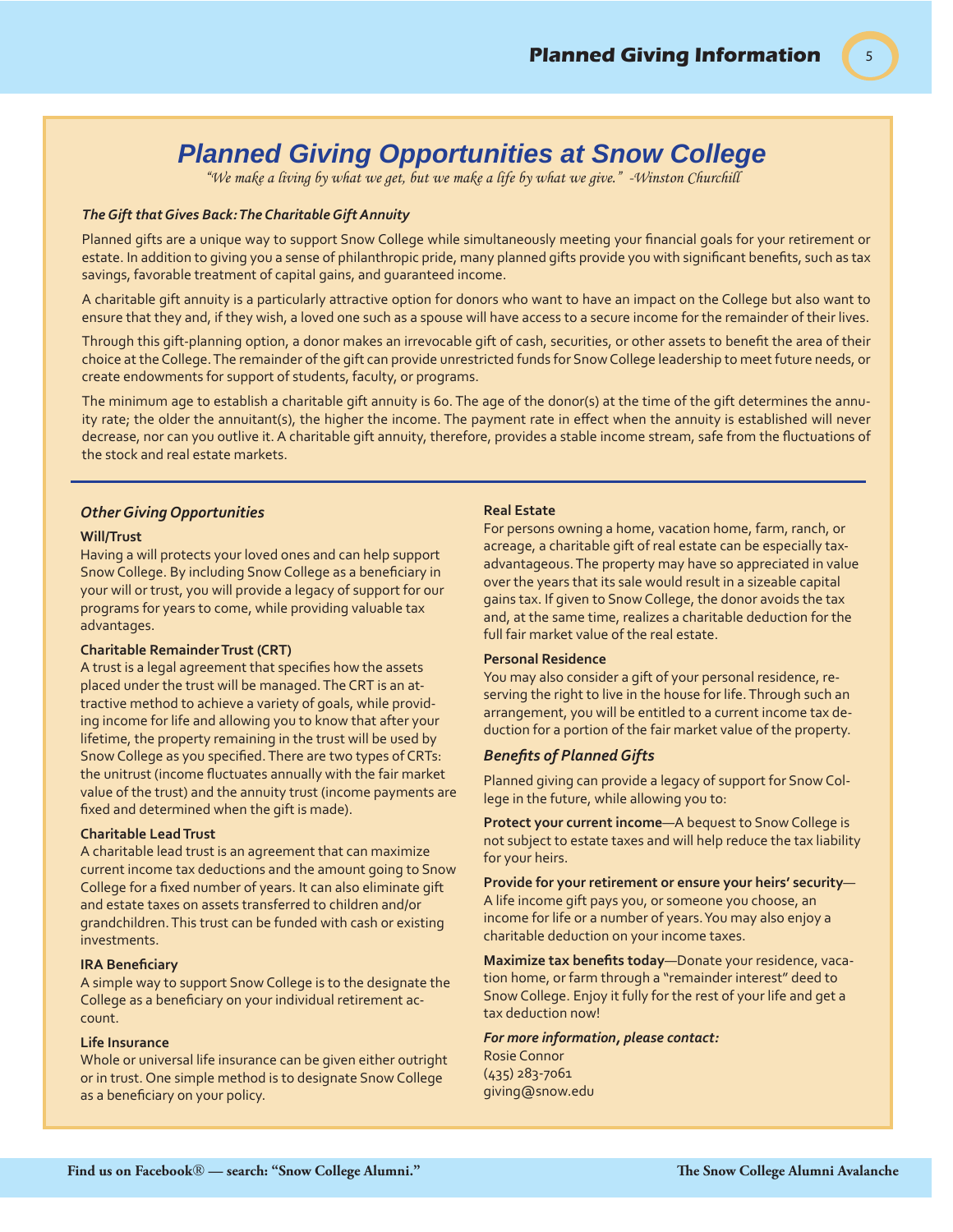### **Schedule of Athletic Events**

*(Home games are in blue.)*

#### *Mens' Basketball Schedule*

**Jan. 28: Colorado Northwestern, 7:30 p.m. Jan. 29: College of Eastern Utah, 5 p.m. Feb. 5: S.L. Community College, 5 p.m. Feb. 11: Southern Idaho, 7:30 p.m. Feb. 12: North Idaho, 5 p.m.** Feb. 18: at Colorado Northwestern, 7:30 p.m. Feb. 19: at College of Eastern Utah, 5 p.m. Feb. 26: at S.L. Community College, 7 p.m. Mar. 3-5: Region Tournament atTwin Falls, ID

#### *Women's Basketball Schedule*

**Jan. 28: Colorado NW, 5:30 p.m. Jan. 29: College of Eastern Utah, 3 p.m. Feb. 3: S.L. Community College, 5:30 p.m. Feb. 11: Southern Idaho, 5:30 p.m. Feb. 12: North Idaho, 3 p.m.** Feb. 18: at Colorado NW, 5:30 p.m. Feb. 19: at College of Eastern Utah, 3 p.m. Feb. 26: at S.L. Community College, 6 p.m. March 3-6: Region Tournament at Twin Falls, ID

#### *Lady Badger Softball Schedule*

Feb. 9: Colorado NW (at St. George), 1 and 3 p.m. Feb. 10: Colorado NW (at St. George), 1 and 3 p.m. **Feb. 18: North Idaho, 1 and 3 p.m. Feb. 19: North Idaho, 12 and 2 p.m. Feb. 25: Southern Idaho, 1 and 3 p.m. Feb. 26: Southern Idaho, 1 and 3 p.m. Mar. 4: Western Nevada, 1 and 3 p.m. Mar. 5: Western Nevada, 12 and 2 p.m.** Mar. 11: at S.L. Community College, 1 and 3 p.m. Mar. 12: at S.L. Community College, 12 and 2 p.m. Mar. 18: at Southern Nevada, 1 and 3 p.m. Mar. 19: at Southern Nevada, 12 and 2 p.m. Mar. 25: at Colorado Northwestern, 1 and 3 p.m. Mar. 26: at Colorado Northwestern, 1 and 3 p.m. Apr. 8: at North Idaho, 1 and 3 p.m. Apr. 9: at North Idaho, 12 and 2 p.m. Apr. 15: at Southern Idaho, 1 and 3 p.m. Apr. 16: at Southern Idaho, 12 and 2 p.m. Apr. 22: at Western Nevada, 1 and 3 p.m. Apr. 23: at Western Nevada, 12 and 2 p.m. Apr. 29: S.L. Community College, 1 and 3 p.m. **April 30: S.L. Community College, 12 and 2 p.m.** 

> *Offi cial Site of Badger Athletics: http://www.snowbadgers.com/*

### **Rob Nielson Selected as New Athletic Director**

*This issue marks the beginning of a regular column from Rob Nielson, the new director of Snow's athletic department. Since this is Rob's fi rst column, the Avalanche staff asked him to introduce himself.*

I am Rob Nielson. I was born in Cache Valley to Clay and Elaine Nielson. I attended Sky View High School, where I played basketball and tennis. After graduation, I attended CEU for one year. Following my first year of college, I went to Manchester England to serve a two-year LDS church mission. Upon my return, I attended Ricks College where I graduated with my A.A. degree.

After graduation, I married Kathy Maddox and we moved to Hawaii, where I played basketball for BYU-Hawaii. I graduated from BYU-Hawaii with an International Business degree and was offered a coaching job at Dixie College.

 After three years at Dixie, I decided to work toward obtaining my Master's degree in Physical Education from Utah State and shortly after receiving my degree, we moved back to Hawaii where I taught PE and coached basketball. I spent two years at the University of Iowa, working on my Athletic Administration degree, while also working in the athletic department. For the past 11 years, I have been working as an instructor, coach, and administrator at Mt. Hood Community College in Oregon. My wife and I have raised four wonderful boys and we've enjoyed the opportunities that have come to us as we have moved to many areas of the country.



I enjoy working at two-year colleges and see it as an opportunity to help students who may not be able to attend a university. The measure of success for me as a coach and administrator has been the number of student athletes who have been able to continue their education at a four-year school after attending a junior college. My education and life experiences have helped me understand the challenges student athletes face as they begin their journey through the educational process. As they work to overcome these challenges, they are able to build upon each success and develop a winning attitude.

I am excited to be at Snow College and see great potential for the athletic program and other programs here. I look forward to working with the coaches, faculty, staff and students at Snow College because it takes all of us working together to find success for each of our students. I think it is important to give back to the community and look forward to developing programs with the local schools where the athletes have a chance to interact with the young people in our community. My family and I appreciate the welcome we have received in our move and look forward to this next adventure in our lives.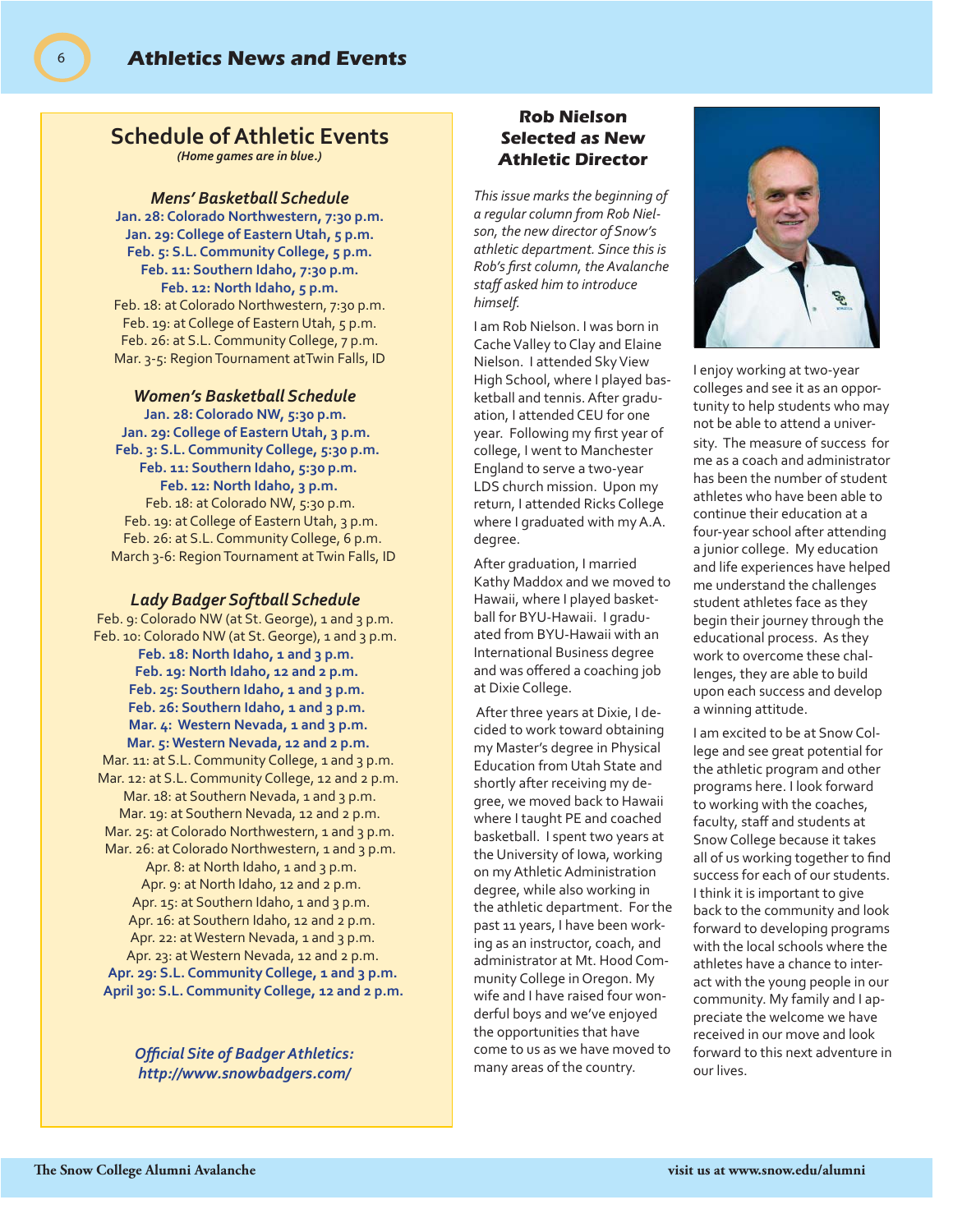7

## *In Memoriam*

*(From Oct. 28, 2010 to Jan. 13, 2011)*

#### *Alumni*

Lloyd Dee Paulsen '39, Nov. 20, UT Robert Staples Nielson '41, Jan. 4, UT Darol Bowen Rasmussen '41, Nov. 23, CA Majorie Irene Nelson Thursby '43, Nov. 9, UT Beth Ann Willden '46, Nov. 28, UT Jack Keith Edmunds '55, Dec. 29, UT Ralph H. Green '57, Oct. 28, UT James Lester Walker '61, Nov. 13, UT Susan Louise Sorensen Litchfield '62, Dec. 9, UT Wendell Keith Nielson '66, Dec. 18, LA Donna Wheeler Black '68, Dec. 11, UT Cheryl Ann Ogden '70, Nov. 11, UT Diane Thompson Stott '78, Nov. 21, UT Mary Sue Chapman Dutson '81, Dec. 17, UT Arthur Rodney Sperry '86, Dec. 2, UT Steven Dale Gasser '86, Oct. 16, UT Stuart William Lewis '92, Nov. 25, UT Brenda Rowden Coleman '01, Dec. 24, UT Gilbert Gerold Schroeder '02, Oct. 11, UT Kalia Rae Kuligowski '04, Jan. 6, NH

#### *Faculty*

William "Bill" Cleve Christiansen, Nov. 18, UT (Animal Husbandry, 1966-1968, and Alumnus, Class of 1956)

Donald Christensen Dobson, Jan. 10, UT (Supervisor of the Experiment Farm, 1961-1967)

#### *Attenders*

Patrick McGarrah, Nov. 28, UT Emily Ann Dutson, Dec. 23, UT Robert C. Strong, Dec. 25, UT Shane Alan Sherman, Jan. 1, UT

#### *Friends*

E. Kent Strate, Oct. 11, UT Susie Mae Fields Tatton, Oct. 11, UT Mont Charles Daniels, Oct. 22, UT Elverna Carlson Shaw, Nov. 11, UT Kennard Vern Anderson, Nov. 20, UT Virginia Kirkman Nielson, Dec. 27, UT Betty Keller Anderson, Jan. 1, UT Louise Bagley Johansen, Jan. 4, UT Richard R. Christensen, Jan. 13, UT

## *In Memory of Darol Rasmussen*

Darol Bowen Rasmussen, resident of Cameron Park, California, was born Oct. 31, 1921, in Moroni, Utah, to Darol Rasmussen and

Katherine Bowen. Darol passed away at his ranch home surrounded by his family on Nov. 23, 2010, at the age of 89. Darol was raised in Sanpete County, Utah, and married Thora Jensen Rasmussen, from Ephraim, Utah while on furlough during World War II. They lived in San Francisco where he attended dental school, then chose Carmichael to build a home and raise four children.

After practicing dentistry for 30 years, Darol enjoyed developing property from his Cameron Park ranch where he loved the foothills, cows, ponds and majestic oaks. Darol held leadership positions

in many organizations, including the San Juan Unified School District Board, the Boy Scouts Golden Empire Council, the El Dorado County Planning Commission, the Los Rios Community College Foundation, and the Snow College Foundation. He is the author

of several publications, including *Roots for Revolt* and *America: The Great Experiment*.

> Darol is preceded in death by his wife Thora Rasmussen, daughter Mayre Rasmussen, and brother Bob Rasmussen. He is survived by his second wife Laura Antoniolli Rasmussen; three siblings Kay Alder, Merv Rasmussen, and Ron Rasmussen; children Craig Rasmussen, Jan Bronson, and Gayle Rasmussen; five grandchildren, and two great-grandchildren.

On behalf of the students, faculty, and staff at Snow College, we would like to honor Darol and his family for their generosity and service to Snow College. Darol kindly donated funding to help construct the Snow College bell tower on the Ephraim campus.

Darol's support of Snow College students was appreciated by all, and he was a vital part of the Snow College family. He will be remembered as we walk by the bell tower. Our thoughts and prayers go out to Darol's family at this time.